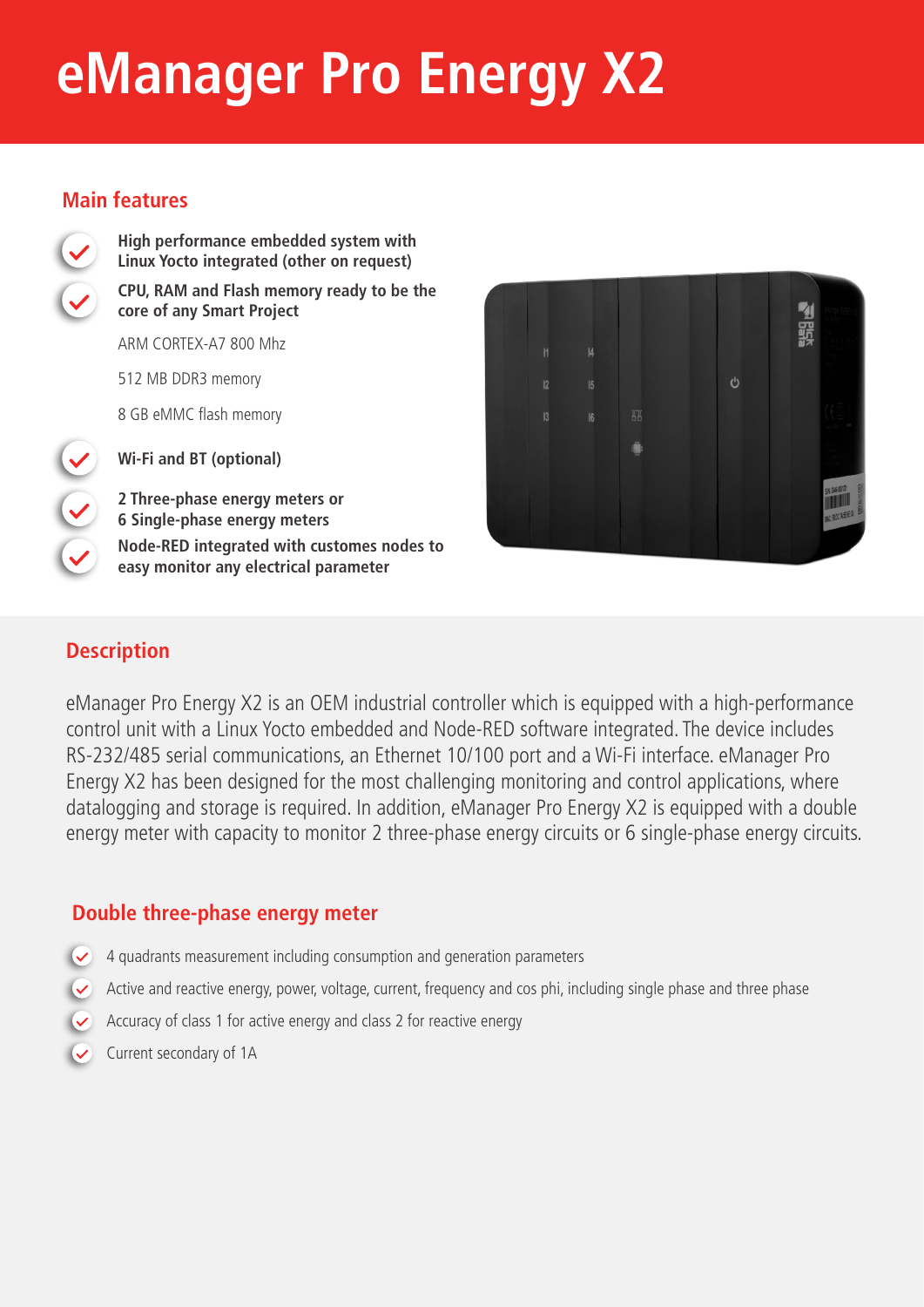# **Dimensions**





# **LEDs**

| <b>LED</b>     | <b>Name</b>       | <b>Description</b>                                                                                                                                                                                                              |  |
|----------------|-------------------|---------------------------------------------------------------------------------------------------------------------------------------------------------------------------------------------------------------------------------|--|
| O              | <b>Power</b>      | Powered: Green                                                                                                                                                                                                                  |  |
| TТ             | RS-232/485        | Data transmission: Blue<br>Data reception: Green                                                                                                                                                                                |  |
| $\blacksquare$ | <b>CPU</b>        | Activity: Blinking blue                                                                                                                                                                                                         |  |
| L1             | <b>L1 Control</b> | Positive current & cosphi >= 0,8 : Green<br>Positive current, positive reactive power & cosphi $< 0.8$ : Blinking green<br>Negative current: Red<br>Positive current, negative reactive power & cosphi < 0,8 : Blinking red     |  |
| L <sub>2</sub> | <b>L2 Control</b> | Positive current & cosphi >= 0,8 : Green<br>Positive current, positive reactive power & cosphi $< 0.8$ : Blinking green<br>Negative current: Red<br>Positive current, negative reactive power & cosphi $< 0.8$ : Blinking red   |  |
| L <sub>3</sub> | <b>L3 Control</b> | Positive current & cosphi >= 0,8 : Green<br>Positive current, positive reactive power & cosphi $< 0.8$ : Blinking green<br>Negative current: Red<br>Positive current, negative reactive power & cosphi $< 0.8$ : Blinking red   |  |
| L4             | <b>L4 Control</b> | Positive current & cosphi >= 0,8 : Green<br>Positive current, positive reactive power & cosphi $< 0.8$ : Blinking green<br>Negative current: Red<br>Positive current, negative reactive power & cosphi $< 0.8$ : Blinking red   |  |
| L <sub>5</sub> | <b>L5 Control</b> | Positive current & cosphi $>= 0.8$ : Green<br>Positive current, positive reactive power & cosphi $< 0.8$ : Blinking green<br>Negative current: Red<br>Positive current, negative reactive power & cosphi $< 0.8$ : Blinking red |  |
| L <sub>6</sub> | <b>L6 Control</b> | Positive current & cosphi >= 0,8 : Green<br>Positive current, positive reactive power & cosphi $< 0.8$ : Blinking green<br>Negative current: Red<br>Positive current, negative reactive power & cosphi $< 0.8$ : Blinking red   |  |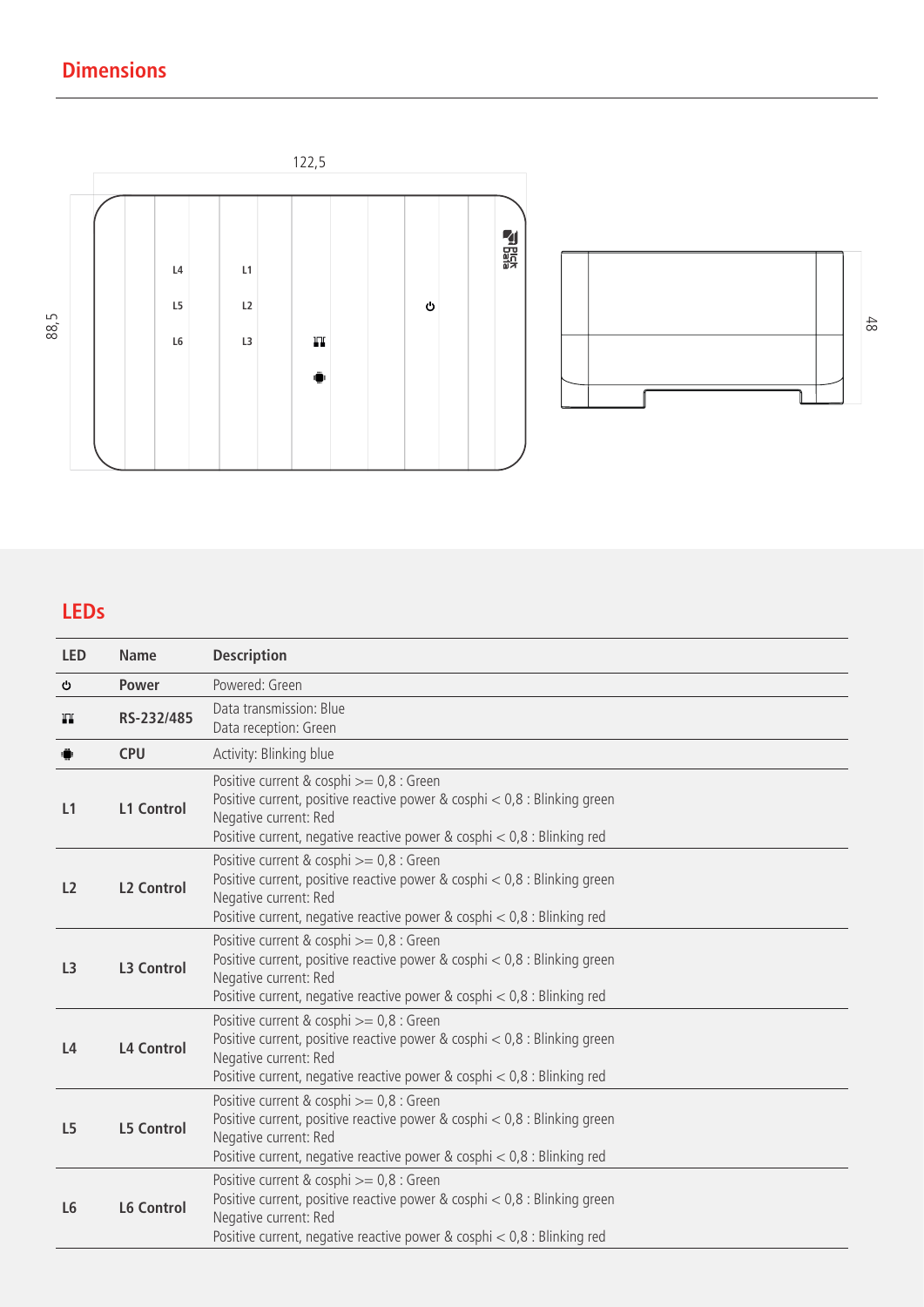# **Technical features**

| Category                  | <b>Parameters</b>                  | Value                                                           |
|---------------------------|------------------------------------|-----------------------------------------------------------------|
| <b>Power circuit</b>      | <b>Power supply</b>                | 85  264 Vac / 120  300 Vdc                                      |
|                           | <b>Frecuency</b>                   | 47  63Hz                                                        |
|                           | Consumption (a.c. / d.c.)          | 8,8  10,5 VA / 6,4  6,5 W                                       |
| <b>Control unit</b>       | <b>CPU</b>                         | ARM Cortex-A7 800 Mhz                                           |
|                           | <b>RAM Memory</b>                  | 512 MB DDR3                                                     |
|                           | <b>Flash Memory</b>                | 8 GB eMMC                                                       |
|                           | <b>Clock</b>                       | RTC with supercap to backup clock time                          |
| <b>Environmental</b>      | <b>Operating temperature</b>       | $-20+50$ °C                                                     |
| conditions                | <b>Relative humidity</b>           | 595%                                                            |
|                           | <b>Maximum working altitude</b>    | 2000 m                                                          |
| <b>Mechanical</b>         | <b>Enclosure material</b>          | UL94 polycarbonate - Self-extinguishing V0                      |
| characteristics           | <b>Protection grade</b>            | IP20 (assembled)                                                |
|                           | Dimensions (Width x High x Length) | 122,5 x 88,5 x 48 mm (7 DIN rail modules)                       |
|                           | Weight                             | 180 g                                                           |
|                           | <b>Mounting</b>                    | DIN rail 46277 (EN 50022)                                       |
|                           | <b>Connectors</b>                  | Pluggable terminals, max. wire section 1,5 mm <sup>2</sup>      |
| <b>Electrical and</b>     | <b>Electric shock protection</b>   | Double-insulated class II                                       |
| safety features           | <b>Insulation</b>                  | 3 kVac                                                          |
|                           | <b>Installation category</b>       | <b>CAT III 300 V</b>                                            |
| <b>Wireless interface</b> | Wi-Fi                              | 802.11 b/g/n (2.4 GHz)                                          |
|                           | <b>BT</b> (optional)               | 4.2                                                             |
| <b>Serial interface</b>   | <b>Type</b>                        | RS-232 (full-duplex) / RS-485 (half-duplex). Galvanic isolation |
|                           | <b>Baud rate</b>                   | 9600115200 bps                                                  |
| <b>Network interface</b>  | <b>Type</b>                        | Ethernet                                                        |
|                           | <b>Working speed</b>               | 10/100 Mbps                                                     |
| Voltage                   | Rated voltage (Un)                 | 285 Vac (p - N) / 480 Vac (p - p)                               |
| measurement<br>circuit    | Voltage measurement margin         | 5  120% Un                                                      |
| <b>Current</b>            | Nominal current (In)               | ln/1A                                                           |
| measurement<br>circuit    | <b>Current measurement margin</b>  | 2  120% In                                                      |
| <b>Measurement</b>        | <b>Active energy measurement</b>   | Class 1                                                         |
| accuracy                  | <b>Reactive energy measurement</b> | Class 2                                                         |
| <b>Standards</b>          | <b>Standards</b>                   | UNE EN 61010-1, UNE-EN 61000-6-2, UNE-EN 61000-6-4              |